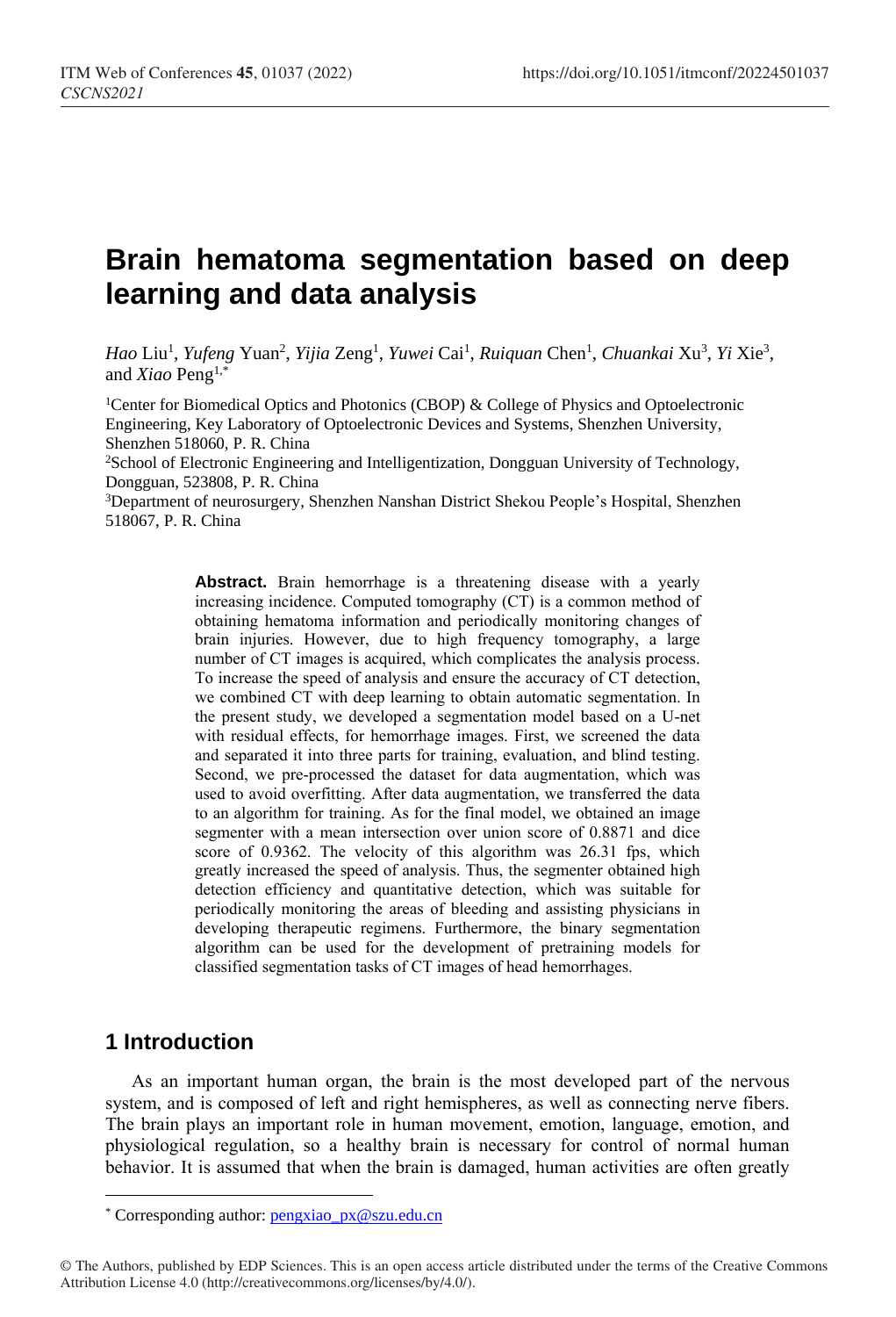affected. Among brain injuries, intracerebral hemorrhage, a type of brain stroke injury, commonly occurs. It is usually caused by bursting of local blood vessels in the brain, resulting in a large amount of blood penetrating into the surrounding environment of brain cells. This affects human behavior by greatly disturbing the normal physiological activities of surrounding brain cells. According to recent data<sup>[1]</sup>, from 1990 to 2019, the global number of stroke patients continuously grew every year. In 2019, the number of cases increased 70% relative to the number in 1990, when cerebral hemorrhages accounted for approximately 20% of the total number of stroke cases. Thus, it is a serious disorder threatening human health. In addition, intracerebral hemorrhage has a high early mortality, so it is important to make an early diagnosis and treat the disorder in its early stages. Neural imaging, including computed tomography (CT) and magnetic resonance imaging (MRI), are the most commonly used methods for detecting intracerebral hemorrhages. Using these methods, radiologists can visualize hemorrhages and make timely diagnoses. CT can clearly identify the bleeding site and hematoma size, with the ability to recognize acute intracerebral hemorrhages, while MRI has a better ability to detect lesions. Moreover, dynamic CT can also detect changes of intracerebral hemorrhages, which is important for diagnosis and continuous observation of treatment effects. However, because the type of tomography used affects the methods of detection, multiple scans can produce a copious amount of data, which presents challenges in data analyses. It is therefore important to simplify this process, but due to the complex structure of the brain, it is difficult for current image processing methods to extract the features of bleeding, which is not conducive to rapid detection.

In recent years, with the development of deep learning, feature extraction methods based on convolutional neural networks have widely used computer analyses. Multilayer convolution can effectively extract the features of images, to be used for future clinical decisions. For brain CT imaging, the convolution network can effectively extract structural features of the image and determine whether the case involves intracerebral hemorrhages. For classified tasks, previous studies<sup>[2,3]</sup> have achieved more than 0.9 accuracy. By changing the model structure to a full convolution model, we can classify images at the pixel level, so it is then possible to use image semantic segmentation. There have been several types of studies on brain CT segmentation, involving lesion segmentation $[4,5]$  and issue segmentation<sup>[6]</sup>. Lesion segmentation is used to determine the loss of lesions between the baseline and the prediction of CT images. The main problem using this task involves sample imbalance, which is caused by the relatively small lesion object and large background. Based on these considerations, this study combined the residual block $[7]$  with the U-net[8] to enhance the semantic connection and adjust the weight loss of the object to improve the detection of small objects. As a result, we developed a highly accurate model for semantic segmentation of hematomas, which should assist radiologists in diagnosing and continually monitoring treatment effects.

In the present study, we obtained a brain CT dataset according to Murtadha Hssayeni<sup>[9]</sup>. It contained 82 anonymous cases, of which 36 had symptoms with five types of intracerebral hemorrhages, including intraventricular, intraparenchymal, subarachnoid, epidural, and subdural hemorrhages. After data screening, we preprocessed the images and transferred them to a training model. After completion of the model, we blindly tested the model using some images that were not involved in model development. After debugging of several parameters, a final model with high accuracy was obtained.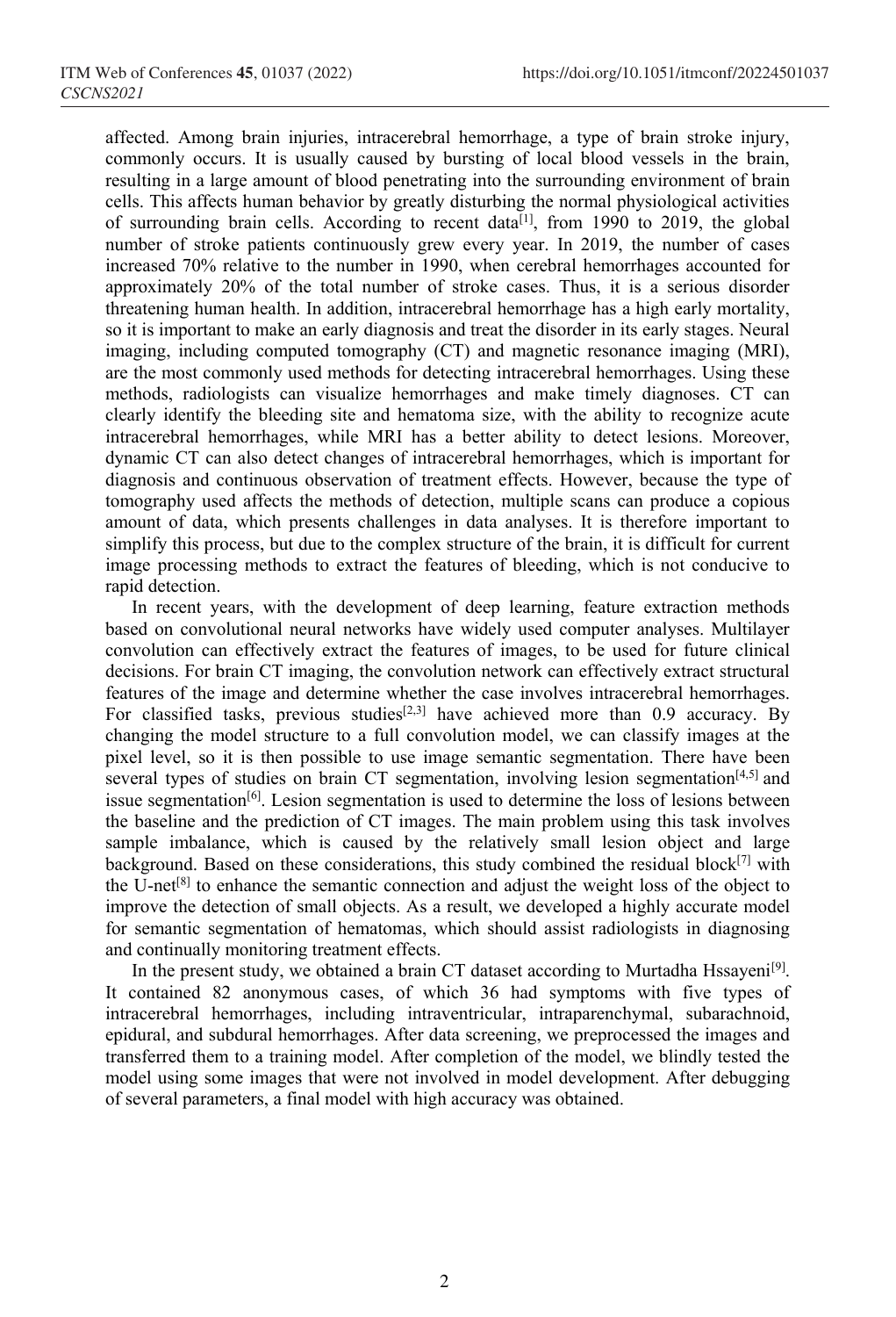## **2 Methods**

#### **2.1 Data screening**

There were 82 cases in the dataset with approximately 30 images with a size of  $650 \times 650$ per case. The total number of images was 2,501, with some counts of radiological labels. Regarding label imaging, there were only two kinds of grayscales, which mapped to the original CT image backgrounds, with objects identifying brain hematomas. Initially, we needed to resize the images to  $512 \times 512$ . We then screened 243 images with labels from the whole dataset as the segmentation dataset and classified it into three parts involving the training, testing, and validation sets. We finally obtained 194 images, with 25 images for evaluations and 24 images for validations.

## **2.2 Data augmentation**

After data screening, the images needed to be converted, to match the algorithm and augment the universality of the data. The preprocessing method involved normalization, random flipping, random resizing, random cropping, and adding random noise<sup>[10]</sup>. First, we normalized the dataset, to normalize the grayscale to [-1, 1]. Second, we analyzed the training set by randomly cropping the center or randomly resizing by bilinear interpolation, with the results padded by zero, to the original size. Finally, we randomly flipped and added random noise.

#### **2.3 Model training**

We developed the detection model based on Res-Unet<sup> $[7, 8]$ </sup> (Residual U-Net). Res-Unet is a full convolution neural network, combined with a residual convolution block. It was divided into two steps involving encoding and decoding. Encoding was constructed by two convolutions and a single pooling, and the residual effect was raised by adding the encoding results with down-sampling input, convoluted through a  $3 \times 3$  kernel with a strike of 2. After three encoding blocks, a feature map of the original inputted images was obtained, as shown in Formula 1. For decoding, the feature map was treated with four decoding blocks, which contained two convolution layers involving one up-sampling layer and a residual result. The input of decoding blocks was then merged by outputting of encoding blocks with the same size. The output of the decoding process was a multidimensional tensor with size of [*n*,512,512] as a pixel classified map, which was treated using a softmax classifier<sup>[11]</sup> on the first dimension to predict the type of each pixel. The softmax classifier is shown in Formula 2. To develop the model, the loss was calculated based on the pixel classified map and ground truth. In this process, we used the binary cross entropy (BCE) loss with a class weight to decrease the effect of sample imbalance, as shown in Formula 3.

$$
g(i, j) = \sum_{k,l} f(i - k, j - l)h(k, l) + f(i, j)
$$
 (1)

$$
P_i = \frac{e^{V_i}}{\sum_{i=1}^n e^{V_i}}
$$
 (2)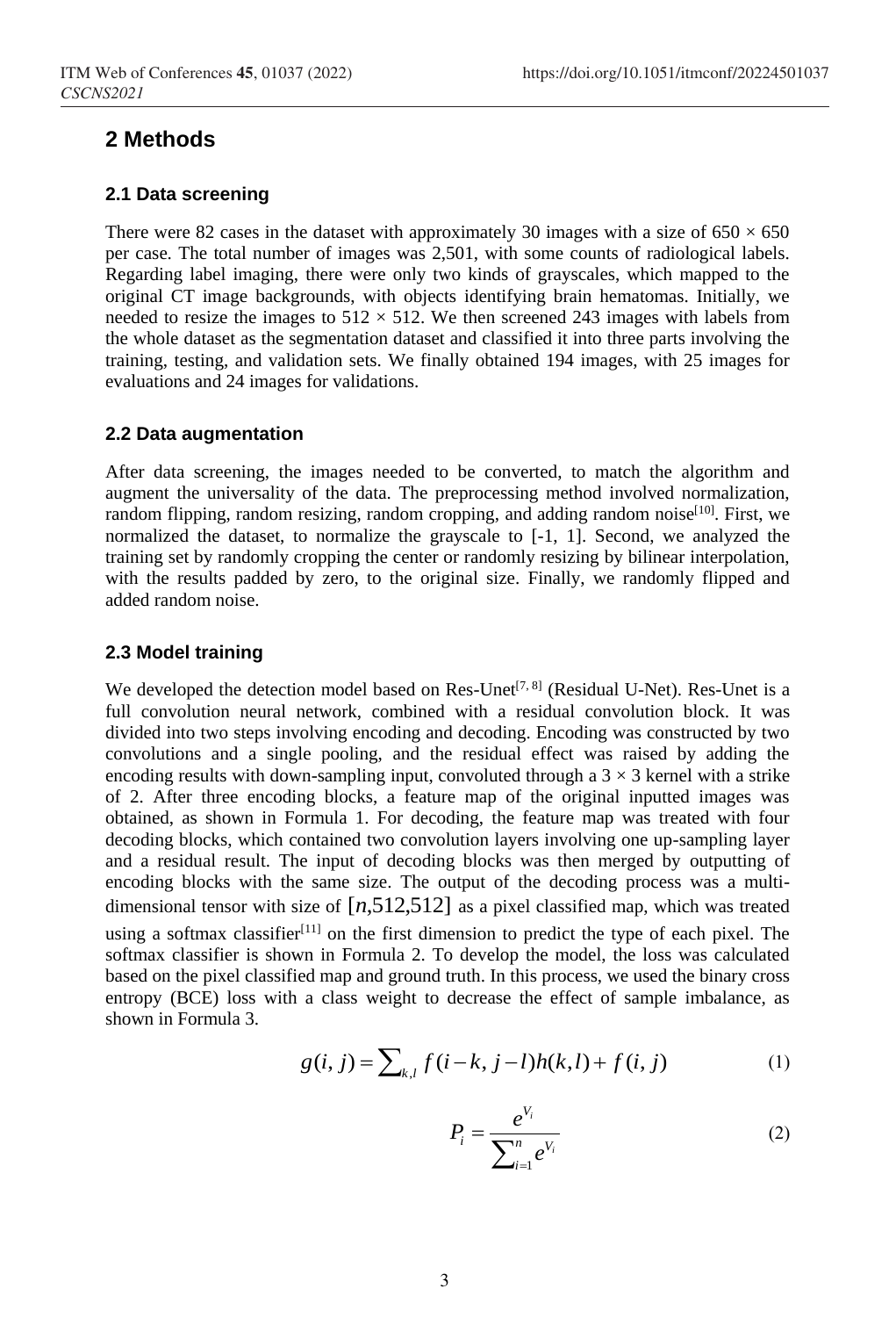$$
L = -\frac{1}{N} \sum_{i=1}^{N} [\alpha \cdot y_i \cdot \log(p_i) + \beta \cdot (1 - y_i) \cdot \log(1 - p_i)] \tag{3}
$$

The parameters,  $\alpha$  and  $\beta$  were the class weights of the object and background, respectively, the  $p_i$  was the probability calculated by the softmax classifier, and  $y_i$  was

the ground truth. The class weights were used to increase the proportions of object losses. According to the mean loss per pixel, the weights of the model were updated using back propagation.

## **2.4 Evaluation and testing**

When training, we evaluated the training results using testing sets per epoch. To obtain a high performance model, we adjusted our strategies according to the evaluations. After obtaining the best model, we validated it using a validation set.

## **3 Results and discussion**

#### **3.1 Evaluation**

We evaluated the training results according to the accuracy, dice coefficient, and mean intersection over union (MIOU). The accuracy was defined as the ratio of the true case to the sum, as shown in Formula 4. The segmentation task was defined as the ratio of the true predicted area containing the background and object to the whole area. The MIOU was defined as the ratio of the true positive to positive and true negative, as shown in Formula 5. While in this task, it involved staggered areas of the predicted and true labels. The dice coefficient $[12]$ , used for evaluations in medical imaging segmentation tasks, was defined by Formula 6.

$$
Acc = \frac{TP + TN}{N + P} \tag{4}
$$

$$
Miou = \frac{TP}{TP + FP + FN}
$$
 (5)

$$
Dice = \frac{2TP}{2TP + FN + FP}
$$
 (6)

#### **3.2 Experiment results**

We divided the super parameter testing into two parts involving the basic learning rate and class weight of the BCE loss. For the basic learning rate, we set a learning rate strategy with five epoch linear warm-ups[13]. Based on the loss and accuracy, we adjusted the different basic learning rates to detect the convergence performance and selected a suitable basic learning rate.

As shown in Figure 1, the loss of declining speed and the accuracy of the rising speed performed in different situations. Compared to 0.0003 and 0.0001, the model converged quickly when the base learning rates were 0.001 and 0.0005. The learning rate also needed to be small when the model converged to the lowest point. To converge the model in high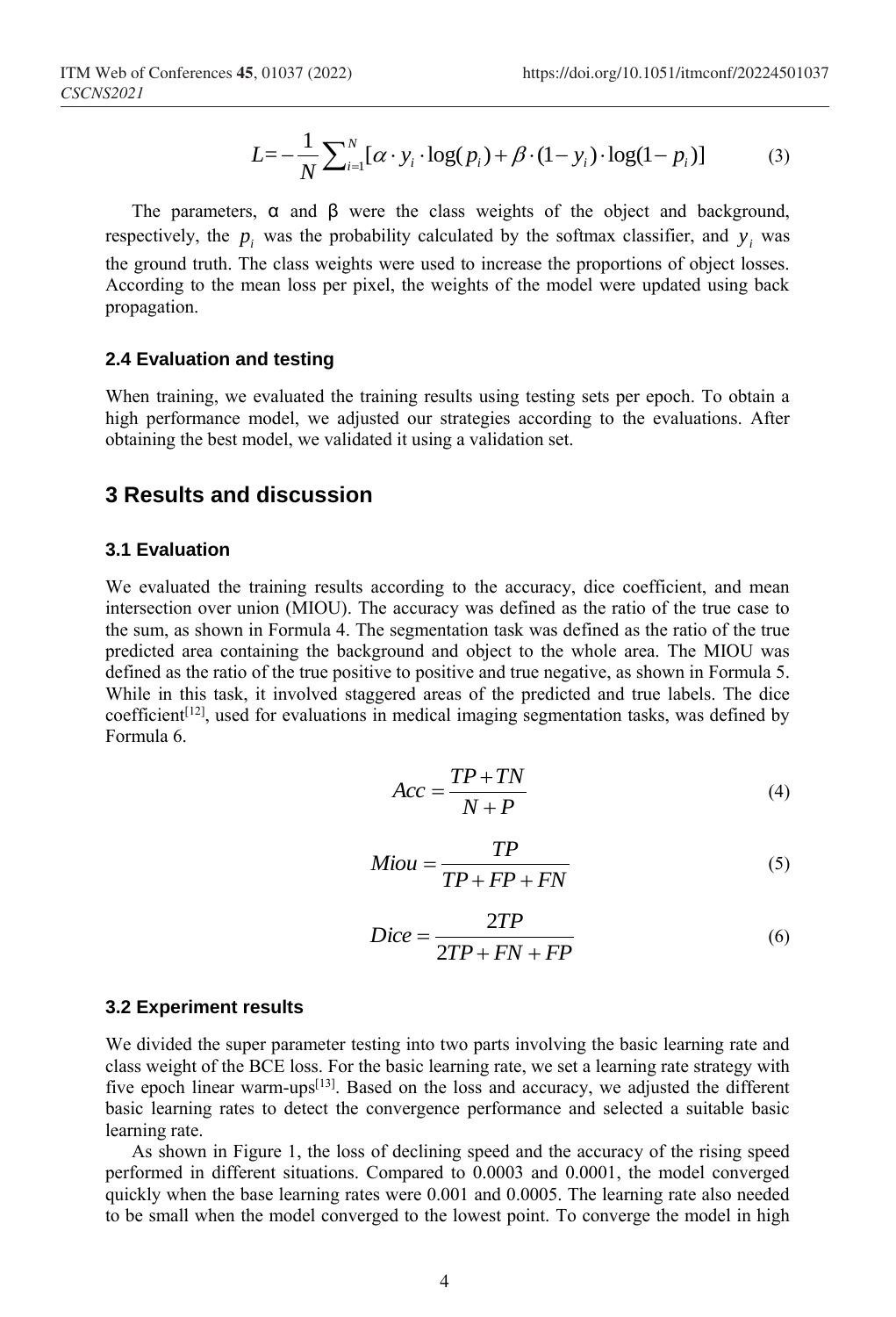speed and raise the probability of converging to the lowest point, we finally selected 0.0005 as the basic learning rate. We then adjusted the object class weight and the  $\alpha$  value of the BCE loss, as shown in Formula 3, to reduce the negative effects brought by sample imbalance and to avoid model instability caused by excessive object loss of weight. Differing from the normal cross entropy with weight $[14]$ , we kept the weight of the background to retain stability and increase the weight of object losses, to allow the model to converge in the direction of the object loss reduction.



**Fig. 1.** The training results based on different learning rates. (a) The training loss curve based on different basic learning rates. (b) The training accuracy curve based on different basic learning rates.



**Fig. 2.** The mean interaction over union (MIOU) of the testing set based on different object class weights of 1, 2, 3, and 5.

As shown in Figure 2, the mean MIOU evaluated in the testing set constantly increased by raising the epoch. When the weight was 2, the mean MIOU was higher than normal cases, which was the weight of 1 (black curve shown in Figure 2). Compared to a weight of 1, the weights of 3 and 5 improved the MIOU on the previous training stage. However, it became unstable after the 30th epoch because the excessive weight of the object loss made it difficult for the model to converge. When the loss of background declined, the reflection on the mean loss was much lower than the real decline, which was disadvantageous for updates of model parameters. We therefore selected the weight of 2 to conduct the development of 200 epochs, and saved the training model per 25 epochs to evaluate the model in the validation set.

When we obtained the segmentation model, we evaluated it using the segmentation validation set. Figure 3 shows that the total evaluation and we got a best model on the  $200<sup>th</sup>$ epoch, which had a MIOU of 0.8871, dice coefficient of 0.9362, and process speed of 26.31 fps. Based on the best model, the predictive result of some validation set were shown in Figure 4.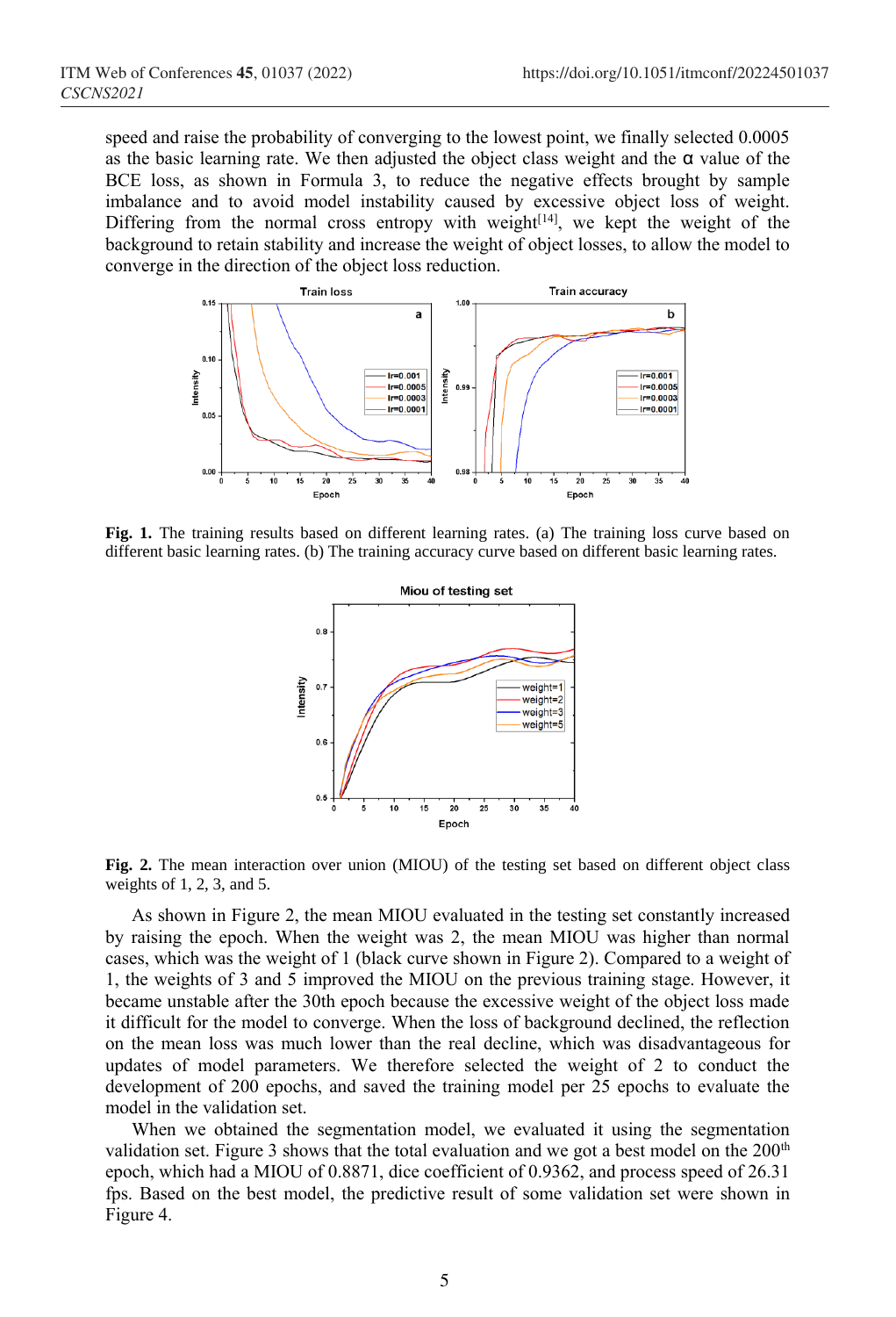

**Fig. 3.** Evaluation of the final training results in the validation set contained the mean intersection over union (MIOU) curve and the dice coefficient curve.



**Fig. 4.** The ground truth and output results of three samples involving small, medium, and large objects from the validation set. The (a, d, and g) are the ground truth from radiological labels of dataset, the (b, e, h) are the predictive results of the best model, and (c, f, i) are the blending results of the original images and predictive labels. Figure 4 shows that the final model performed well using a validation set for the detection of position and size. The shapes of the edges of the predictive label were smoother than the ground truth, which caused some false detection, especially on small objects, when compared with Figure  $4(a)$  and  $4(b)$ .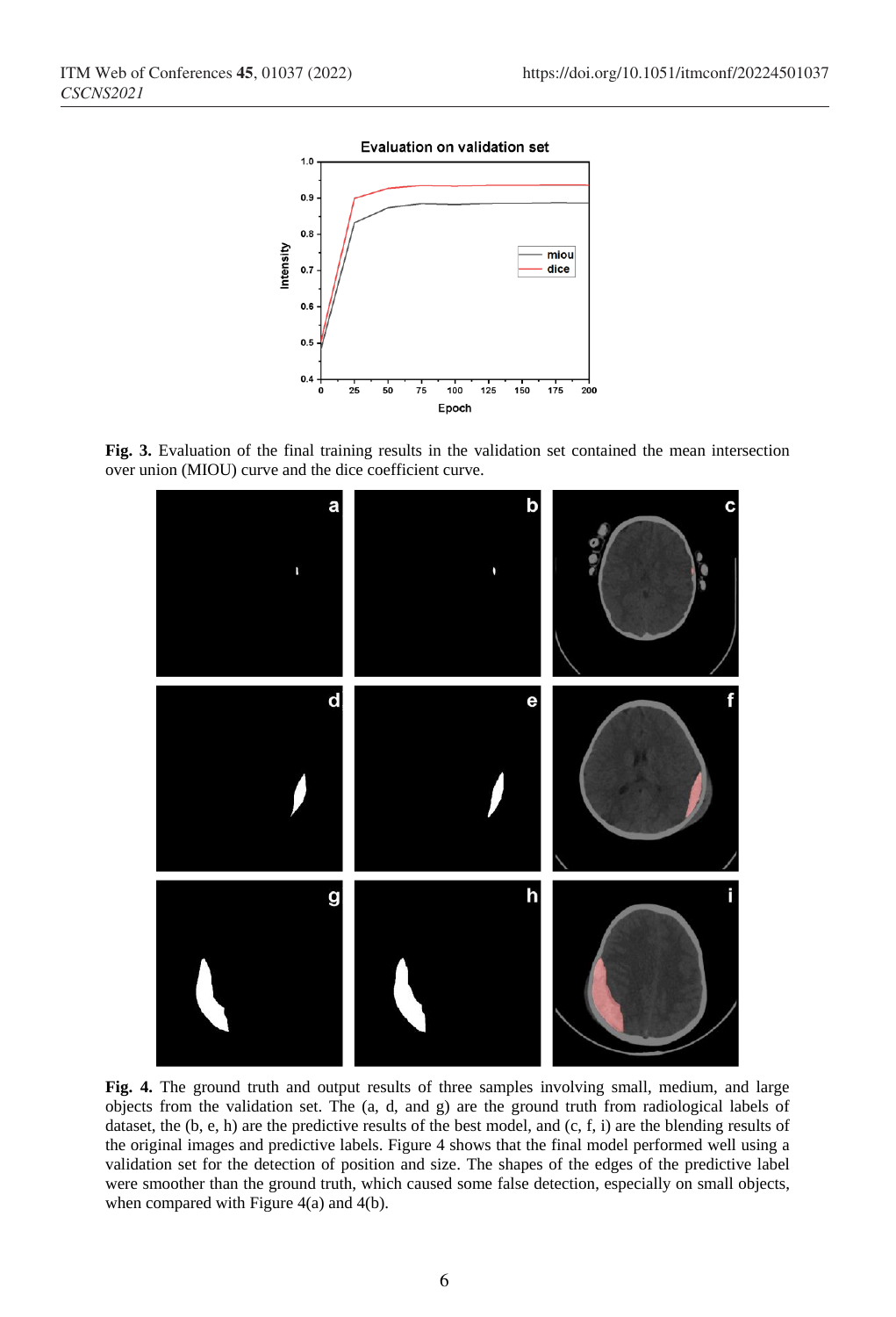# **4 Conclusions**

The purpose of this work was to develop a highly efficient detection method of brain hemorrhages using CT. We used deep learning to obtain an automatic segmenter using data analysis. After adjusting development strategies, we obtained a brain CT segmenter based on Res-Unet, a fully convolution neural network combined with residual effects. After evaluations using a validation set, the MIOU of the final model was 0.8871 and the dice coefficient of the model was 0.9362. In addition to the evaluation of accuracy, this model had a processing speed of 26.31 fps. Furthermore, the output images of the validation set performed well when detecting the position and size of objects. However, there was some false detection caused by the smooth edges of the output.

Although there were a small false detection rate, with high accuracy and a high MIOU, this algorithm model was useful for the analysis of segmented hematoma areas and quantitative analyses of lesion areas, which is of great significance for developing a therapeutic schedule. Furthermore, the segmentation model could be secondarily used to classify hemorrhage types using new datasets, or further developed by using a new dataset to achieve higher accuracy and robustness.

This work has been partially supported by the National Natural Science Foundation of China (31771584/62075137), the Guangdong Basic and Applied Basic Research Foundation (2020A1515010377) and the Science Foundation of Shenzhen University (Grant No. 2017000193).

# **References**

- 1. V. L. Feigin, B. A. Stark, C. O. Johnson, et al. Global, regional, and national burden of stroke and its risk factors, 1990–2019: a systematic analysis for the Global Burden of Disease Study 2019[J]. The Lancet Neurology, **20**(10):795–820(2021).
- 2. H. Abdulkader, E. F. Georges, S. Hadi, U. O. Dilber. Deep networks in identifying CT brain hemorrhage. Journal of Intelligent & Fuzzy Systems, **35**(2):2215–2228(2018).
- 3. A. D. Muhammad, Y. Kamil, O. Huseyin. Application of Deep Learning in Neuroradiology: Brain Haemorrhage Classification Using Transfer Learning. Computational Intelligence and Neuroscience, **2019**:1-12.
- 4. A. Motahareh, A. Ali, E. Mehdi. Brain tumor image segmentation via asymmetric/symmetric UNet based on two-pathway-residual blocks. Biomedical Signal Processing and Control, **69**:102841(2021).
- 5. L. Li, M. Wei, B. Liu, K. Atchaneeyasakul, F. Zhou, Z. Pan, S. Kumar, J. Zhang, Y. Pu, D. Liebeskind, F. Scalzo. Deep Learning for Hemorrhagic Lesion Detection and Segmentation on Brain CT Images. IEEE journal of biomedical and health informatics, **25**(5):1646 - 1659(2021).
- 6. F. Liu, H. Jang, R. Kijowski, T. Bradshaw, A. B. McMillan. Deep Learning MR Imaging–based Attenuation Correction for PET/MR Imaging. Radiology, **286**:2(2017).
- 7. K. He, X. Zhang, S. Ren, J. Sun. Deep Residual Learning for Image Recognition. [2016](https://ieeexplore.ieee.org/xpl/conhome/7776647/proceeding)  [IEEE Conference on Computer Vision and Pattern Recognition \(CVPR\),](https://ieeexplore.ieee.org/xpl/conhome/7776647/proceeding) **2016**:770-778.
- 8. O. Ronneberger, P. Fischer, T. Brox. U-Net: Convolutional Networks for Biomedical Image Segmentation. Lecture Notes in Computer Science. **9351**:234-241(2015).
- 9. M. Hssayeni, M. Al-Janabi, A. D. Salman, H. F. Al-khafaji, Z. A. Yahya, B. Ghoraani. Intracranial Hemorrhage Segmentation Using A Deep Convolutional Model. Data, **5**(1):14(2020).